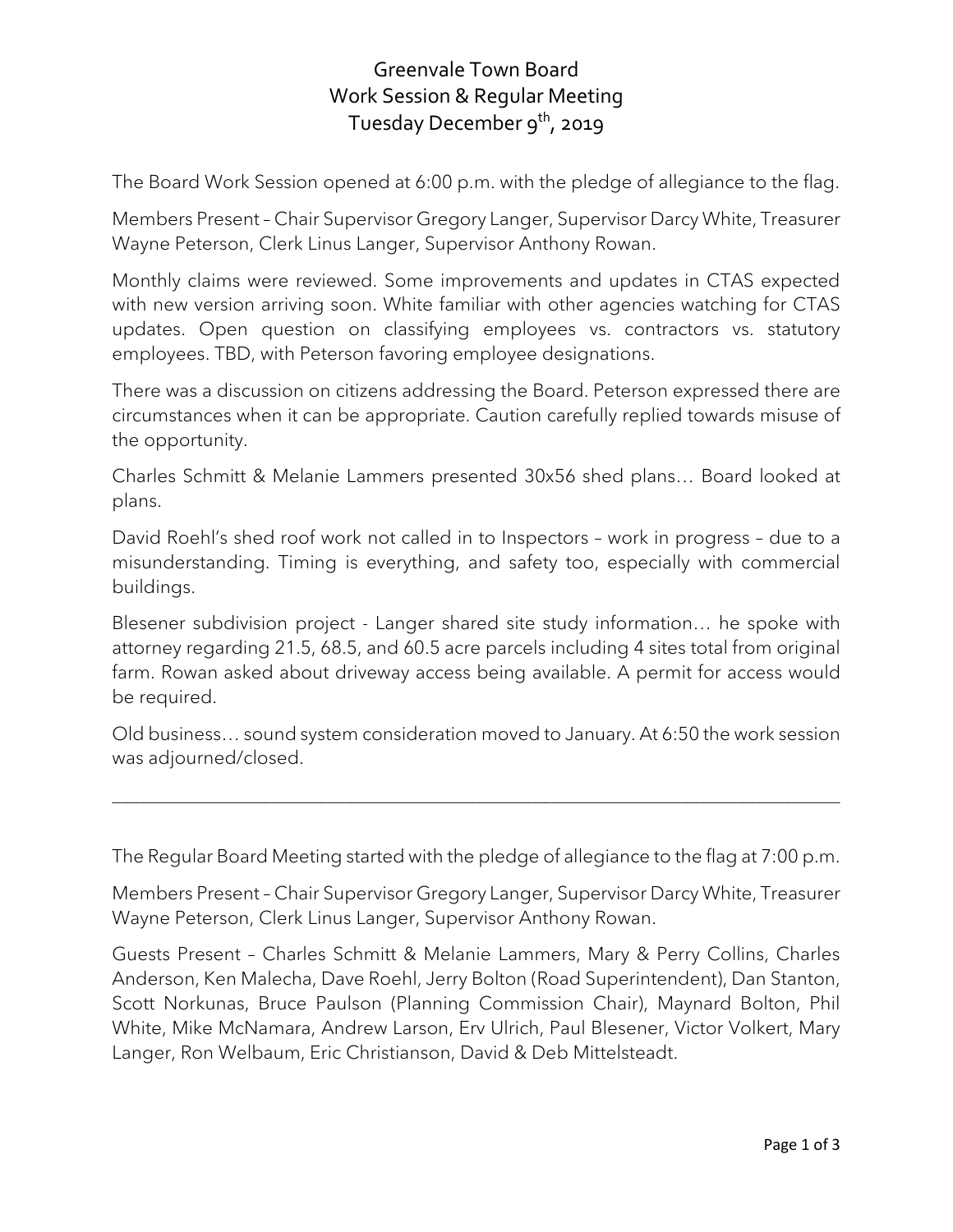## Greenvale Town Board Work Session & Regular Meeting Tuesday December 9<sup>th</sup>, 2019

Review November 19 Minutes. Langer moved to approve, Rowan seconded, motion passed.

Review Agenda – add to road work the weed control program; Charles Schmitt application for accessory building; overage discussion in fire fund… Langer moved to approve with additions, White gave second, no further discussion, motion passed.

Treasure's Report – beginning balance showed \$18,701 and after receipts and disbursements the ending balance showed -\$16,915. There was a telephone transfer from savings that didn't happen, but deposit from second-half taxes covered the account. White moved to transfer \$1080 from fire to general fund. Rowan gave second and motion to transfer funds passed. Rowan moved to accept treasure's report, Langer gave second and motion passed.

Clerk's report – Mankato conference coming up with training courses and annual meeting. There will be 4 elections to administer in 2020 including PNP presidential nominating primary. PNP on Tuesday March 3rd will require separate party ballots, which will require extra discretion…

Guests – Charles Schmitt and Melanie Lammers welcomed and introduced…

Road Work - a couple snowfalls, and some concern about 305<sup>th</sup> Street where there is a hill landscaped on each side... doesn't get plowed out every time... easier to keep plowing thru vs coming back. Rice County has the obligation to take care of their sections of  $45<sup>th</sup>/295<sup>th</sup>$  and  $55<sup>th</sup>/305<sup>th</sup>$  and is working on better arrangements to match our service levels.

7:15 Rowan gave informative update on weed control project. There have been 8 meetings to date with neighboring communities. An application was submitted to the State on November 26 for \$50,000 to map and control noxious weeds. The project is very collaborative towards preventing and maintaining weed issues that are causing health concerns locally.

Permits – Charles Schmitt & Melanie Lammers submitted an application for a post frame shed off existing driveway. Langer moved and Rowan gave second for approval with the motion passing.

Planning Commission Updates – Bruce Paulson (Chair) reported the Planning Commission met December 2nd with all 5 members (Richard Fott, Brian Evenson, Bruce Paulson, Jerry Gehler, Mark Legvold) present plus ex-officio board member Gregory Langer. Frances Boehning took minutes, and members appreciated the professional